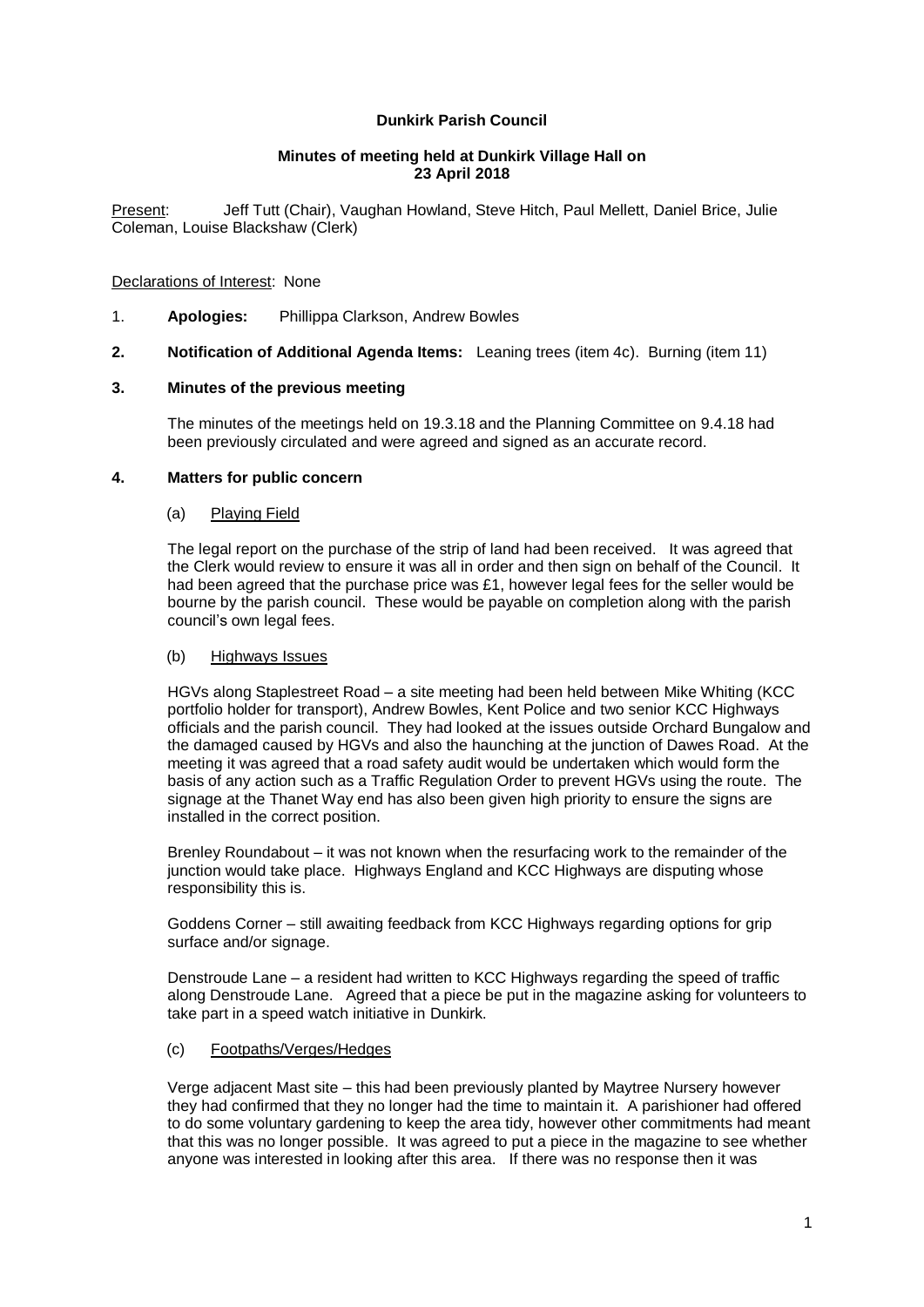suggested that the shrubs be removed and the area grassed over so that it could be easily maintained.

Dawes Road – the hedge opposite Pottery Cottage is still overgrown and overhanging the road. To be reported to KCC Highways again.

Leaning trees near Woodsend Farm were a concern and had fallen further and only supported by the conifer trees on the opposite side of the road. It was agreed to contact the landowner before reporting to Swale's Tree Officer.

#### (d) Streetlights

The streetlight contractor had provided some further information regarding the lights they proposed were in most need of upgrade to LEDs. There were some discrepancies between this and the streetlight asset register. Jeff Tutt offered to walk round to review the lights and make any amendments to our own register.

The light at the corner of London Road/Courtenay Road appeared to have been removed. The telegraph pole looked to be new so it was thought that the light had been removed when the pole was renewed. The contractor had provided a quote for a new bracket/lamp and reconnection by UK Power Networks. The clerk to follow up.

The light outside Maytree Nursery continues to be out until UK Power Networks attend to it. The streetlight contractor are chasing this up.

The light outside Meadow Cottage, Berkeley Close was reported to be lit all the time. The clerk to report to the contractor.

# **5. Planning**

#### (a) Receive Decisions:

17/505512/FULL - Maytree Nursery-Variation of Condition 1 of planning permission 17/500121/FULL - to allow the selling of plants brought in from other nurseries. Approved.

18/500824/FULL - Highwood Lodge Off Boughton Hill - Demolition of existing single/two storey rear extensions and erection of a single storey extension. Approved.

- (b) Consider Applications: None
- (c) Brotherhood Wood 17/502338/FULL

The application was being reconsidered at Swale's Planning committee on 26 April. Jeff Tutt will attend to speak on behalf of the parish council.

(d) Planning Enforcement

No updates had been received.

# **6. Finance**

(a) Finance Report

The report and monthly cash account had previously been circulated and were taken as read.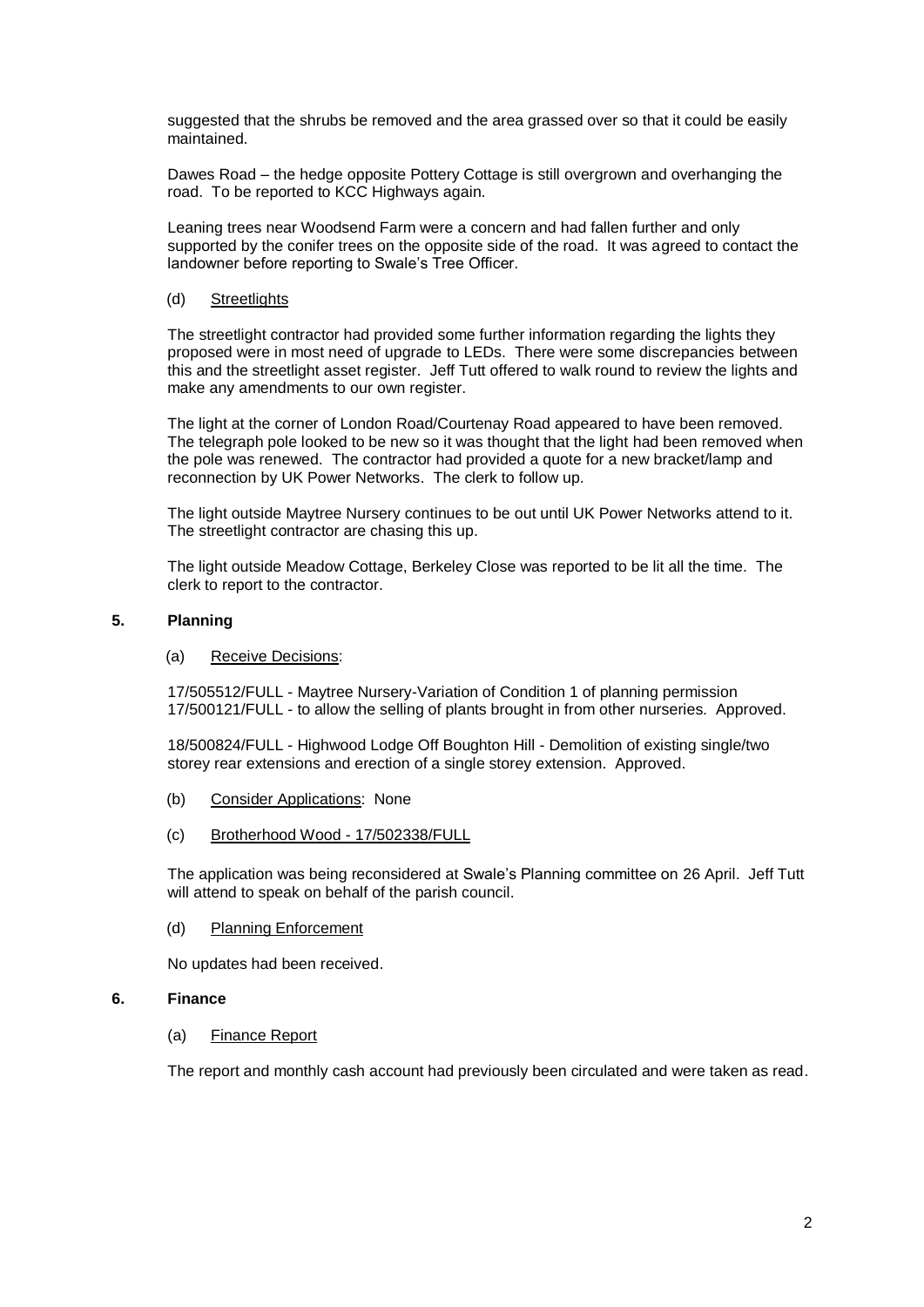# (b) Payments:

The following payments were proposed, seconded and approved:

| Cheque     | Payee                 | Description                            | Amount  | VAT    | Total   |
|------------|-----------------------|----------------------------------------|---------|--------|---------|
| No         |                       |                                        |         |        |         |
| 1307       | L Blackshaw           | Clerk wages/office allowance           | £425.45 |        | £425.45 |
| 1308       | <b>HMRC</b>           | <b>PAYE</b> for Clerk                  | £101.20 |        | £101.20 |
| 1309       | Prime One Maintenance | Streetlight maintenance                | £149.45 | £29.89 | £179.34 |
| <b>DDR</b> | <b>EDF</b>            | <b>Streetlight Electricity (March)</b> | £218.48 | £43.70 | £262.18 |
|            |                       | TOTAL                                  | £894.58 | £73.59 | £968.17 |

# **7. General Data Protection Regulations (GDPR)**

It was still unclear whether the clerk could act as the DPO and some parish councils had appointed the clerk. The clerk will continue to look into this. The Clerk was also in the process of arranging parish council email addresses for each councilor.

# **8. Neighbourhood Plan**

Further amendments are being made to the plan before submission to Swale Borough Council.

# **9. Parish Councillor Vacancy**

There had been no response to the vacancy.

As this was Paul Mellett's last meeting he was thanked for everything which he had done for the council during his 4 years as a council member.

#### **10. Correspondence**

The following items of correspondence had been received, and previously circulated by email:

| 19/3/18 | <b>KALC</b>          | Draft minutes - Swale Area Committee meeting 12/3/18       |  |
|---------|----------------------|------------------------------------------------------------|--|
| 23/3/18 | <b>KALC</b>          | Kent Police Rural Team Report                              |  |
| 8/4/18  | <b>Andrew Bowles</b> | Monthly newsletter                                         |  |
| 8/4/18  | <b>KALC</b>          | G&T Issues – proposed meeting between KALC & parish        |  |
|         |                      | councils. Jeff Tutt will be attending the meeting which is |  |
|         |                      | confirmed for 11 May.                                      |  |

The following items were tabled:

| Spring/Summer<br>2018 | <b>CPRE</b>                   | Kent Voice magazine                                                                                              |
|-----------------------|-------------------------------|------------------------------------------------------------------------------------------------------------------|
| Spring 2018           | <b>CPRE</b>                   | Countryside Voice magazine                                                                                       |
| April 2018            | <b>Faversham Town Council</b> | Invitation to Mayor Making Ceremony 14/5/18.<br>Agreed that the invitation should be passed to<br>Pippa Clarkson |

# **11. Matters not on the Agenda**

Milestones – Daniel Brice confirmed that he had checked the mileages on the other milestones and was now in a position to get quotes.